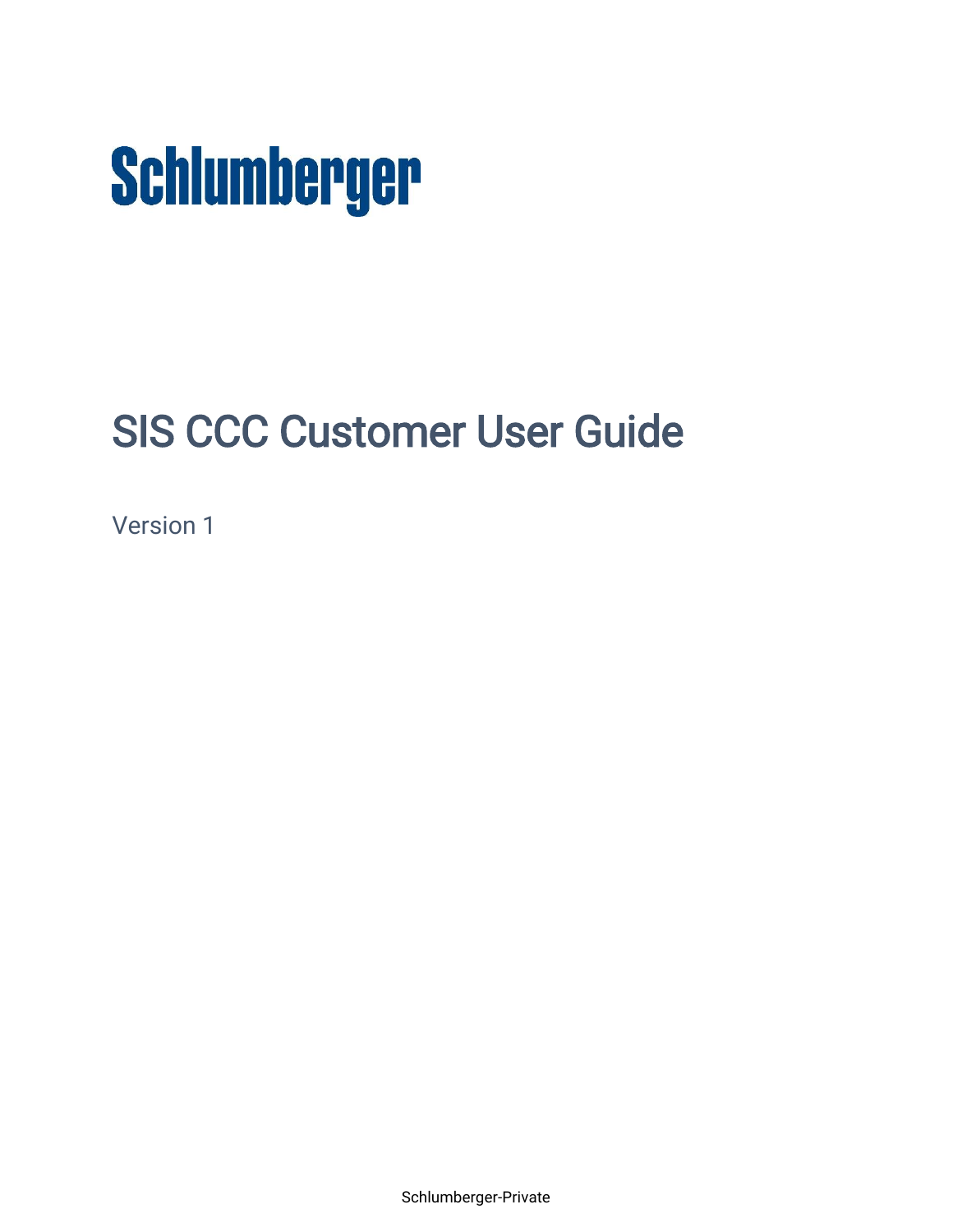## **Table of Contents**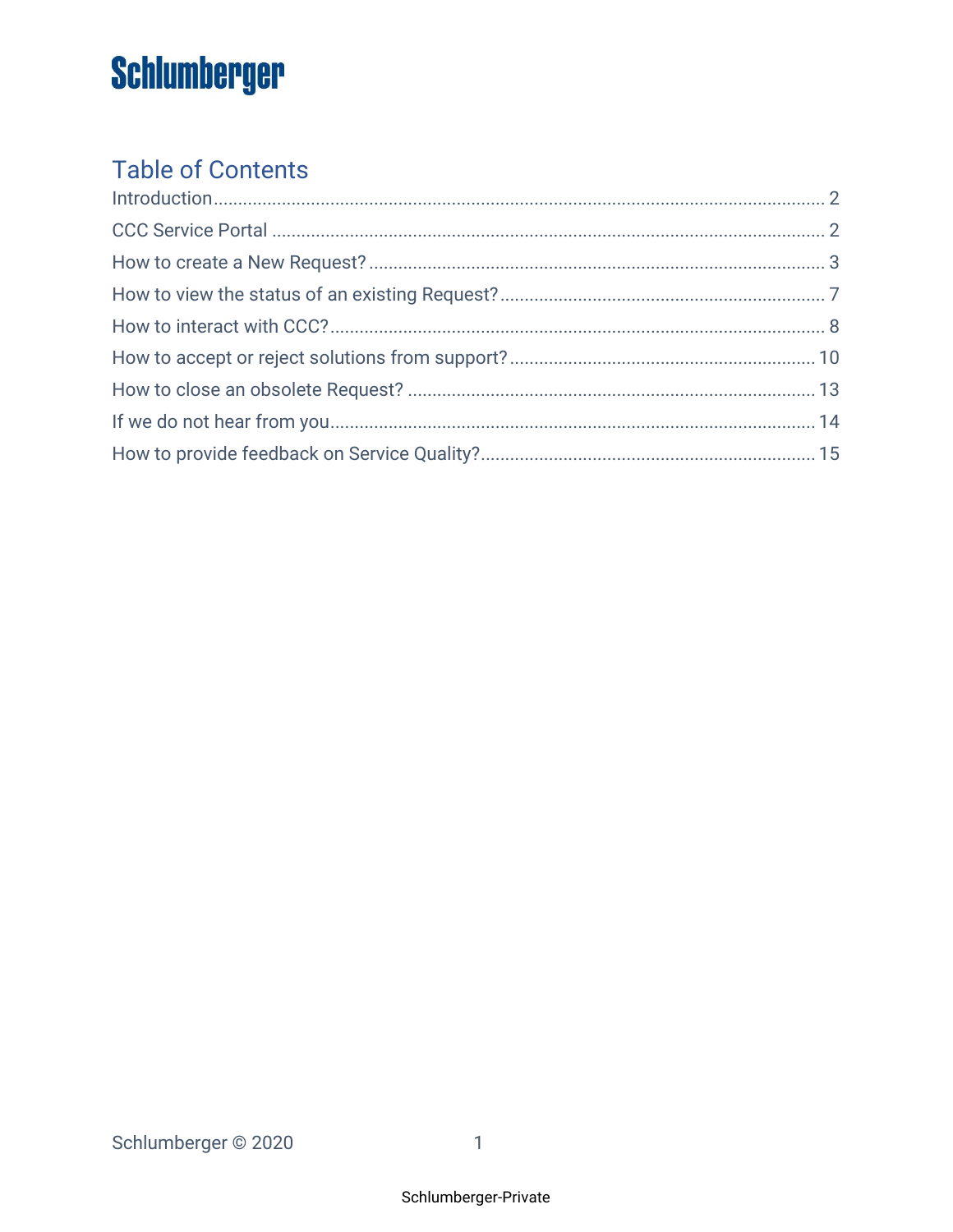### <span id="page-2-0"></span>Introduction

The Customer Care Center (CCC) is the service management system used to capture customer support request either via phone, email, chat or directly submitted in the CCC interface.

It has an online Service Portal that can be accessed through the Tickets area on the Software Support Portal [\(www.software.slb.com](http://www.software.slb.com/) > Support > Support Services > Tickets).

### <span id="page-2-1"></span>CCC Service Portal

Service Portal consists of

- 1. Service Catalog, a menu of different service offerings, allows you to select and to create a new support request.
- 2. Search bar, allows you to search for SIS service and product offerings and create a new support request from the matching offerings.
- 3. Your Requests, a feature that allow you to view all your active and closed requests.
- 4. New Requests, an option that enable you to create new support requests.
- 5. Notification feature, a reminder when your action is required.

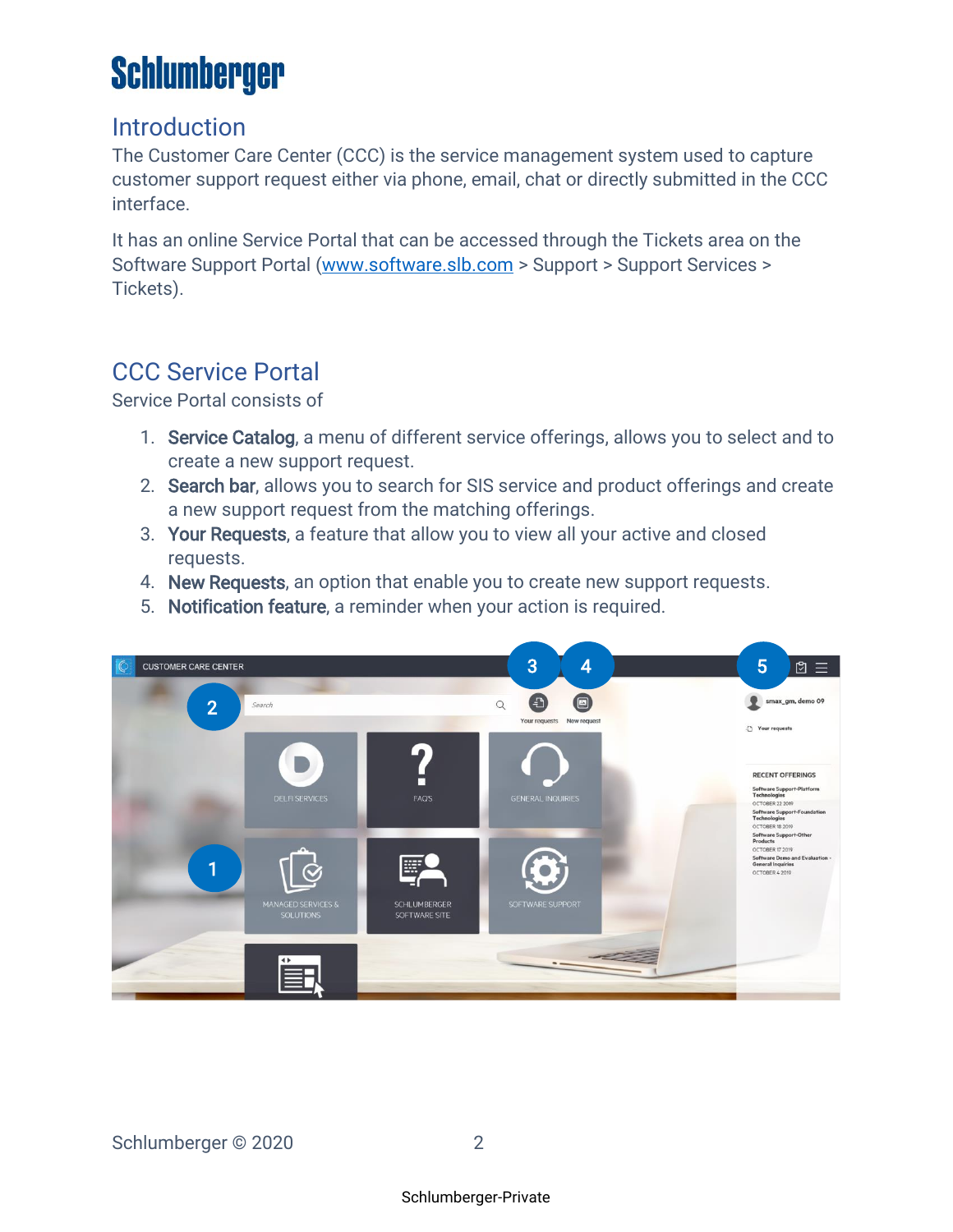In the following sections, we will guide you through:

- How to create a new request?
- How to check the status of my request?
- How to interact with CCC?
- How to Accept/ Reject resolution from support?
- How to provide feedback?

#### <span id="page-3-0"></span>How to create a New Request?

1. There are three options for you to create a **New Request**. Each option will open a New Request form for you to fill in.

#### Search the Catalogue using keywords

- Type the relevant keywords, i.e. Petrel, Techlog, OFM, etc, click Search.
- A list of Product Offerings matching the keyword will be displayed.
- Click Request Support next to the Product Offering that you wish to create a support request for.

|           | Showing results for petrel                                                                                                                                                                 |                                      |                 |          |                        |  |
|-----------|--------------------------------------------------------------------------------------------------------------------------------------------------------------------------------------------|--------------------------------------|-----------------|----------|------------------------|--|
| Filter by | Knowledge                                                                                                                                                                                  | $\overline{\mathbf{v}}$<br>Offerings | Public requests | Requests |                        |  |
|           | <b>Software Support-Platform Technologies</b>                                                                                                                                              |                                      |                 |          |                        |  |
|           | products: Petrel Petrel RE Avocet Studio Techlog Omega Petrel Exploration Geology Ocean Framework for Studio<br>Ocean Framework for Techlog Ocean Plug-ins for Petrel - SLB Ocean Plug-ins |                                      |                 |          | <b>REQUEST SUPPOR</b>  |  |
|           | <b>Software Support-Other Products</b>                                                                                                                                                     |                                      |                 |          |                        |  |
|           | FORGAS Igeoss KinetixRT LiveQuest Ocean Plug-ins for Petrel - SLB Ocean Plug-ins for Petrel - WG Ocean Plug-ins<br>for Studio - SLB Ocean Plug-ins for Studio - Third Party Ocean Plug-ins |                                      |                 |          | <b>REQUEST SUPPORT</b> |  |
|           |                                                                                                                                                                                            |                                      |                 |          |                        |  |
|           | Not finding what you are looking for?                                                                                                                                                      |                                      |                 |          |                        |  |
|           | Please try different keywords or Select from categories                                                                                                                                    |                                      |                 |          |                        |  |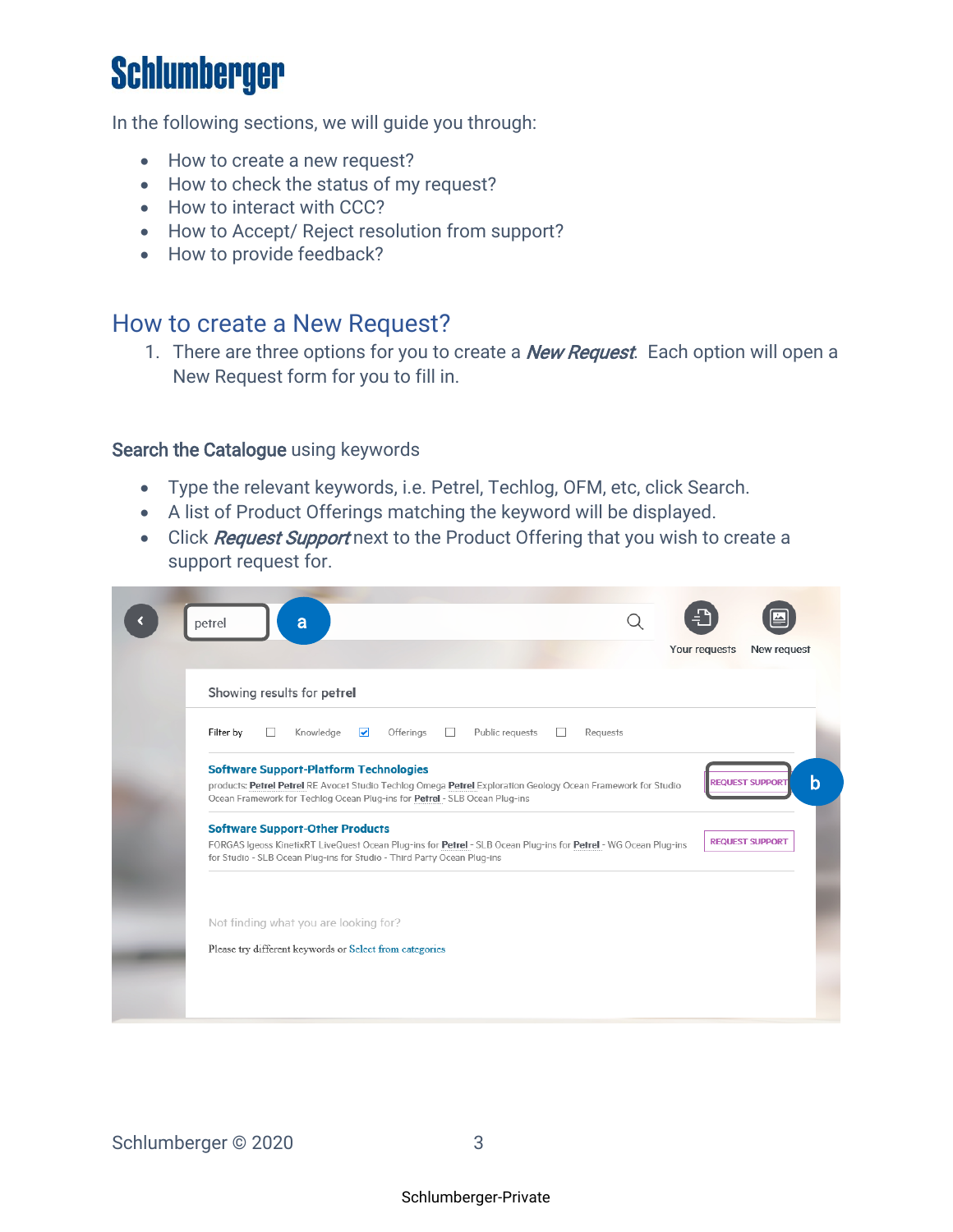#### Click the menu selection on Service Catalogue.

- Click on Software Support, Managed Services and Solutions, DELFI Services or General Inquiries.
- A list of Product Offerings will be displayed.
- Click Request Support next to the Product Offering you wish to create a support request for.

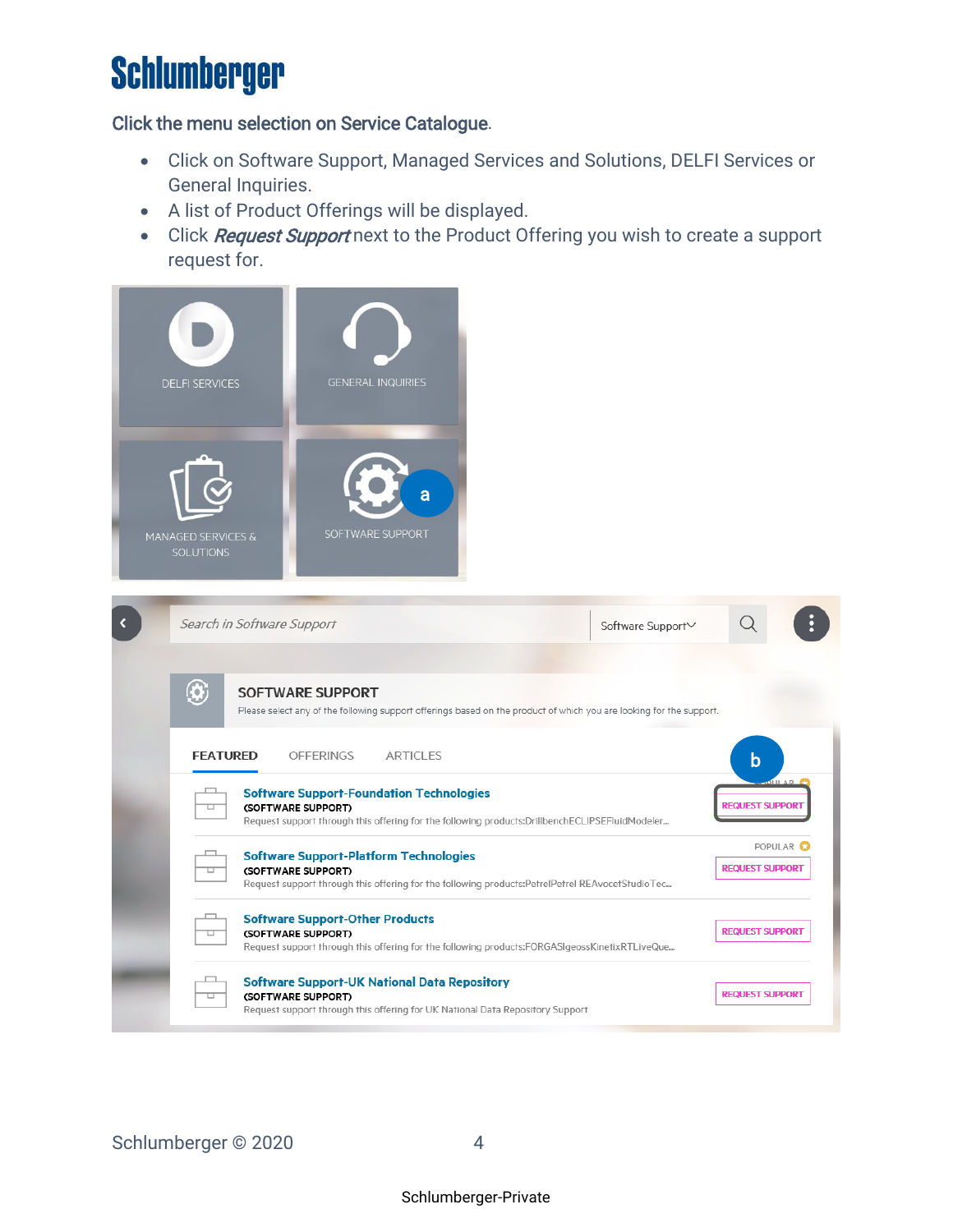#### New Request option

| $\sqrt{C}$ | <b>CUSTOMER CARE CENTER</b> |        |                                         |
|------------|-----------------------------|--------|-----------------------------------------|
|            |                             |        |                                         |
|            |                             | Search | 문<br>Ø                                  |
|            |                             |        | Your reques <sup>5</sup><br>New request |
|            |                             |        |                                         |

- 2. A Request form will open using any of above methods for you to start filling in:
	- a. Enter a Description. You can also drag and drop images or screenshots. Reminder: Do not attach any *data* files here. Use the *Secure Data* Exchange.

|   |                 |                                                 |  | Just upload screenshot of your problem or enter the problem description. |                |   |                     |
|---|-----------------|-------------------------------------------------|--|--------------------------------------------------------------------------|----------------|---|---------------------|
|   |                 |                                                 |  |                                                                          |                |   |                     |
|   | Description $*$ |                                                 |  |                                                                          |                |   |                     |
|   |                 | <b>B</b> $I$ $\cup$ $A$ - $A$ - $\frac{1}{2}$ : |  | Normal                                                                   | $\blacksquare$ | 囲 | ΚŊ                  |
|   |                 |                                                 |  |                                                                          |                |   | $\overline{\bf{6}}$ |
| œ | ∽               |                                                 |  |                                                                          |                |   |                     |
|   | new request     |                                                 |  |                                                                          |                |   |                     |

#### b. Select impact

| How is this affecting you? $\star$  |              |
|-------------------------------------|--------------|
| This issue disrupts my work         | $\checkmark$ |
| I am blocked from doing my job      |              |
| This issue partially blocks my work |              |
| This issue disrupts my work         |              |
| I can continue to work              |              |
| -- Select an item --                |              |

#### c. Choose Service information

Schlumberger © 2020 5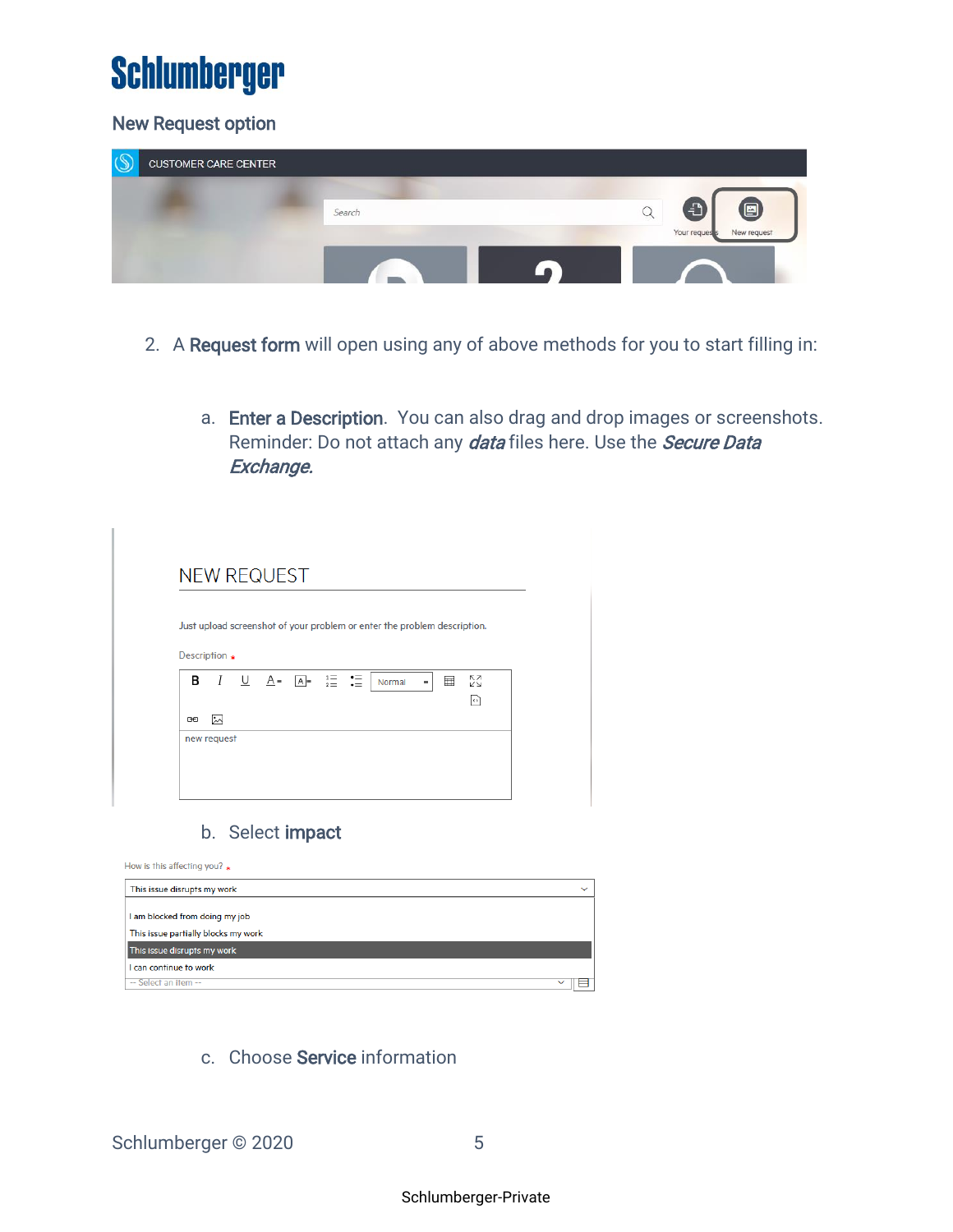

| service  | Software Support                           |  |
|----------|--------------------------------------------|--|
| )ffering | <br>Software Support-Platform Technologies |  |

If you chose to create your request by searching/browsing the catalogue, you will not be required to fill in Service information

#### d. Choose the relevant Product information

|  | × | $\sim$ |  |
|--|---|--------|--|
|  | × |        |  |
|  |   |        |  |

#### e. Click Submit

| Arnin Al | $\sim$ $\sim$ |  |
|----------|---------------|--|
|          | <b>SUBMIT</b> |  |

You will receive an on-screen confirmation that your request has been successfully created. CCC will also send you an email containing your Request number.

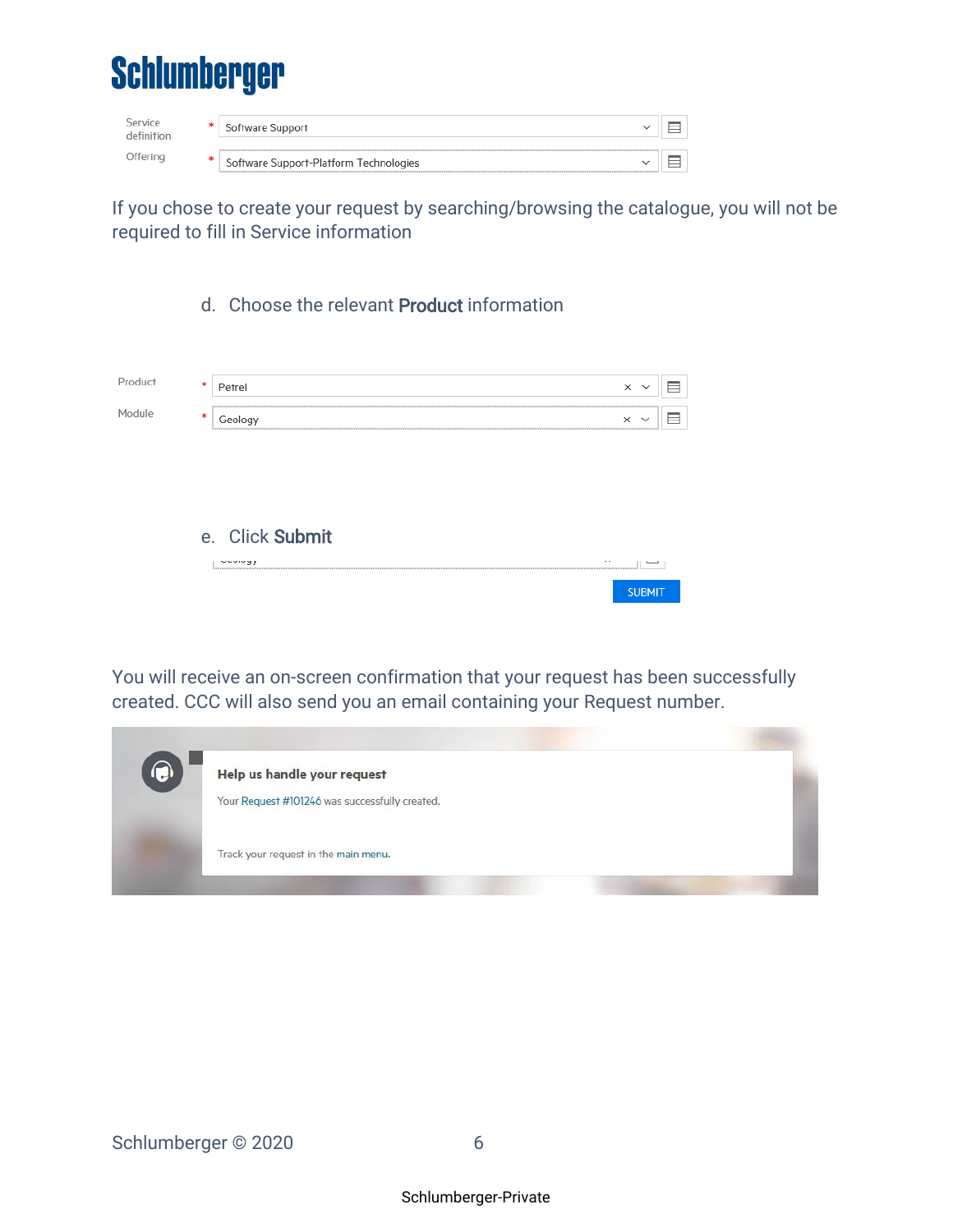### <span id="page-7-0"></span>How to view the status of an existing Request?

To view the status of a Request, go to Your requests



This will open a list of Requests recorded under your user name

- Active requests are found under Open
- Closed requests are found under *Closed*

|                  | YOUR REQUESTS |                                     |  |  |
|------------------|---------------|-------------------------------------|--|--|
| <b>OPEN (13)</b> |               | CLOSED (4) FOLLOWING (0) PUBLIC (0) |  |  |

• You will notice in the list of Requests, a blue dot under each saying either Classification, Fulfilment, Validation or Done. These are called meta-phases in the support system. Below is the description of what each of this meta-phase means:



- $\circ$  **Classification**: We have received your request and it is waiting to be assigned to an individual support person.
- o Fulfilment: Your request has been assigned. An individual support person is working towards providing you with a resolution.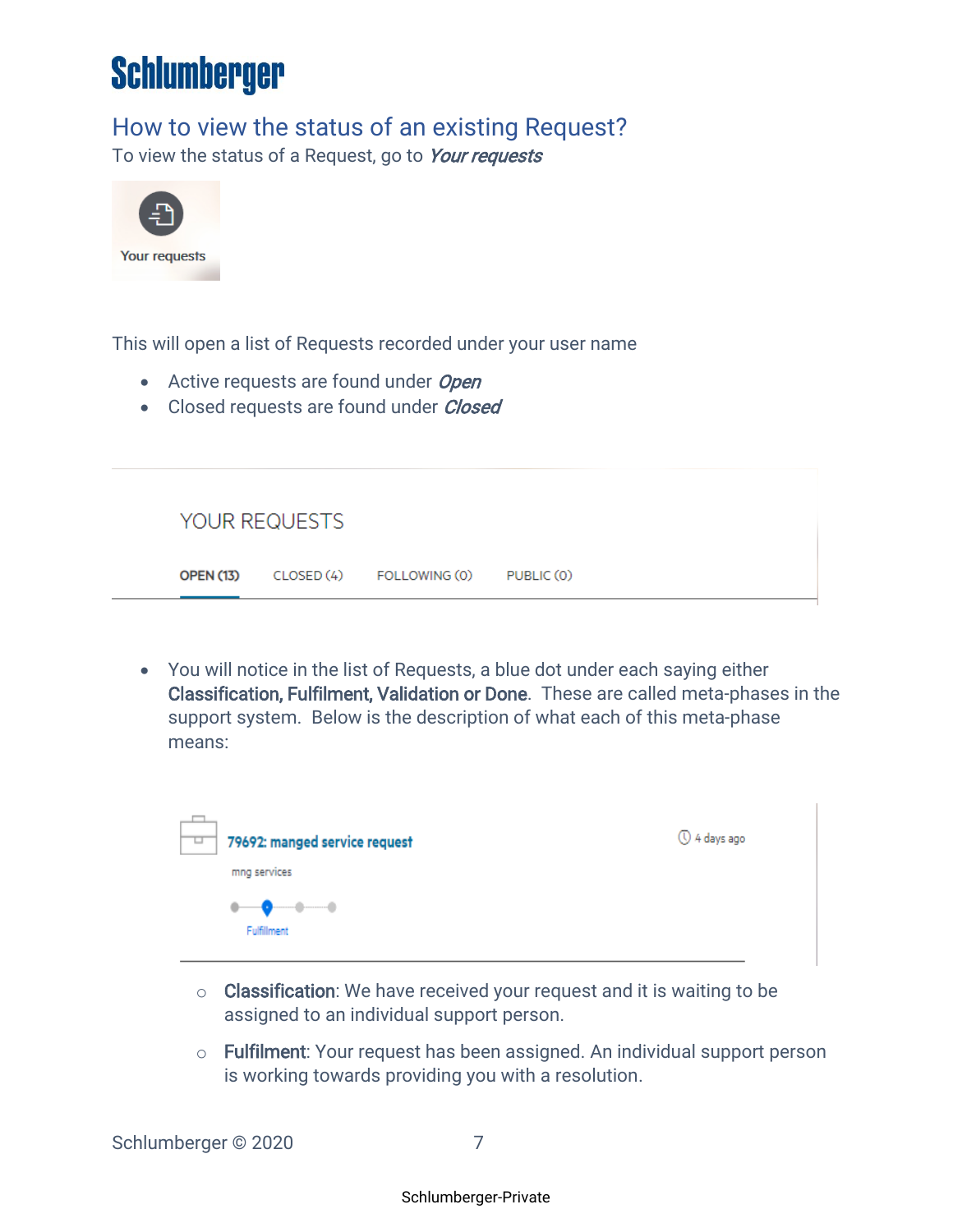- $\circ$  Validation: We have proposed you a solution and are waiting for you to accept or reject this; or you have rejected the resolution and we are now assessing how to best help you. This could mean reworking the solution taking into account your comments or escalate to one of our product expert teams.
- $\circ$  Done: You have accepted the provided resolution; *or* you have marked the request as resolved yourself on the Service Portal.

#### <span id="page-8-0"></span>How to interact with CCC?

You may be asked for more information during the resolution process or you may want to chase for an update on your existing request.

You can either reply to the email that you received from CCC or use *Interactions* feature under your service request.

Go to Your requests.

| YOUR REQUESTS                                           |              |
|---------------------------------------------------------|--------------|
| <b>OPEN (13)</b><br>CLOSED (4) FOLLOWING (0) PUBLIC (0) |              |
|                                                         |              |
| 79692: manged service request<br>mng services           | ◯ 4 days ago |

- Click on the specific service request.
- You will notice there is an *Interactions* box at the bottom. This is where you can communicate with the support person. You can drag and drop screenshots here, or use the *Attachments* section next to interactions, to exchange small size files. Do not attach data here.
- Remember to click **Add** when you finish typing.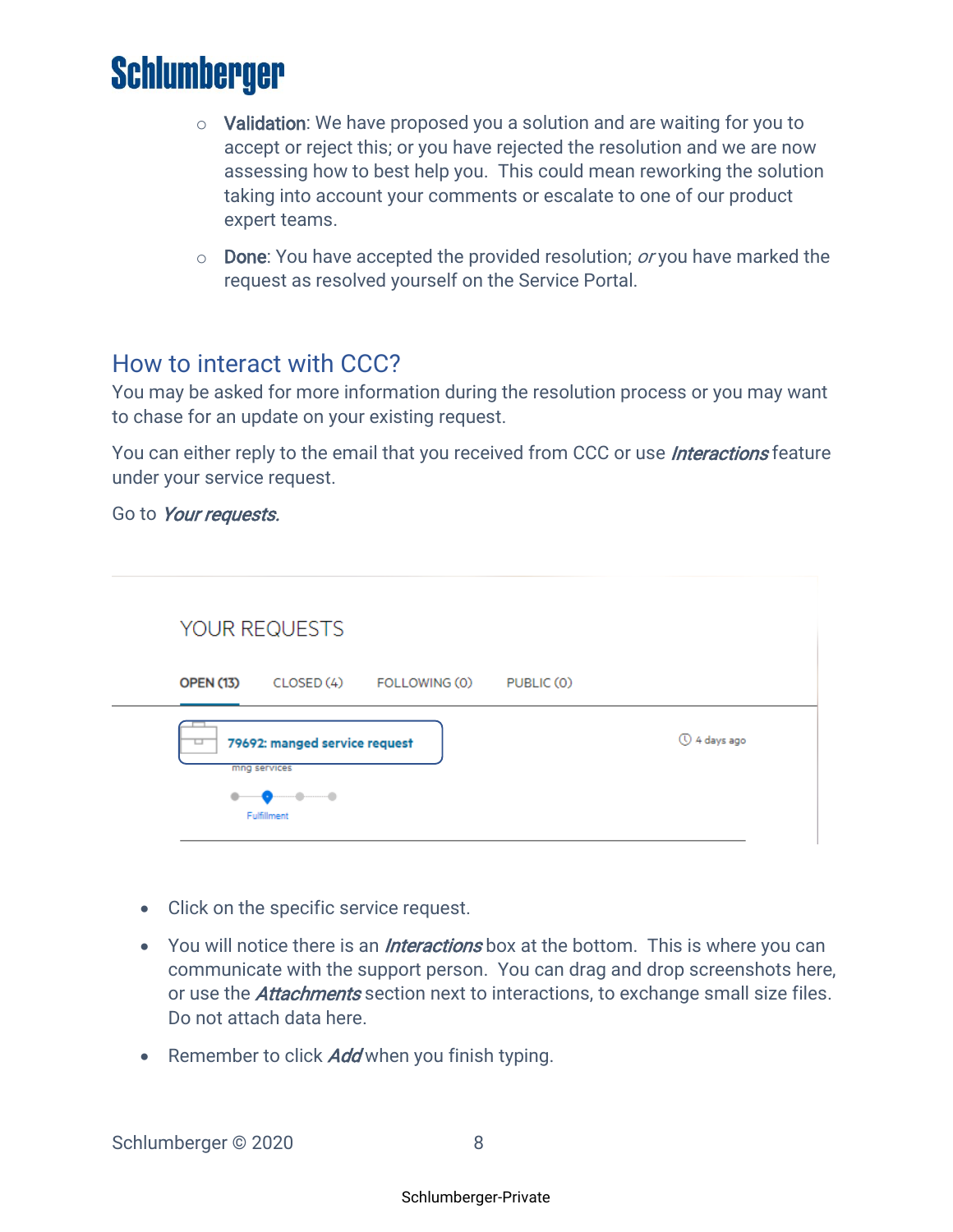| □ | 101246   IT SUPPORT REQUEST                                                                                                                                                                  | <b>CLASSIFICATION</b> |
|---|----------------------------------------------------------------------------------------------------------------------------------------------------------------------------------------------|-----------------------|
|   | Core and Services - Software Maintenance<br>Smax_gm, demo 09 (4 minutes ago)                                                                                                                 |                       |
|   | this is my description of the request                                                                                                                                                        |                       |
|   | View full details $\sqrt{}$                                                                                                                                                                  |                       |
|   | $\vee$ MARK AS SOLVED                                                                                                                                                                        |                       |
|   | <b>INTERACTIONS (0)</b><br><b>ATTACHMENTS</b><br><b>VISIBILITY</b>                                                                                                                           |                       |
|   |                                                                                                                                                                                              |                       |
|   | $I \quad \underline{\cup} \quad \underline{\mathsf{A}}$ - $\underline{\mathsf{A}}$ - $\frac{1}{2}$ :<br>в<br>ΚŊ<br>Κ<br>$\leftrightarrow$<br>$\overline{a}$<br>圛<br>Format<br>$\blacksquare$ |                       |
|   |                                                                                                                                                                                              | S N                   |
|   | Add                                                                                                                                                                                          |                       |

- You can also view updates coming from the support person, such as the assignment of your Request to a Service Desk, Requests for information or the provision of a Solution.
- Each interaction will have a little box on top of it letting you know what it is all about, i.e. Status Update, Request for More Information, Resolution, etc.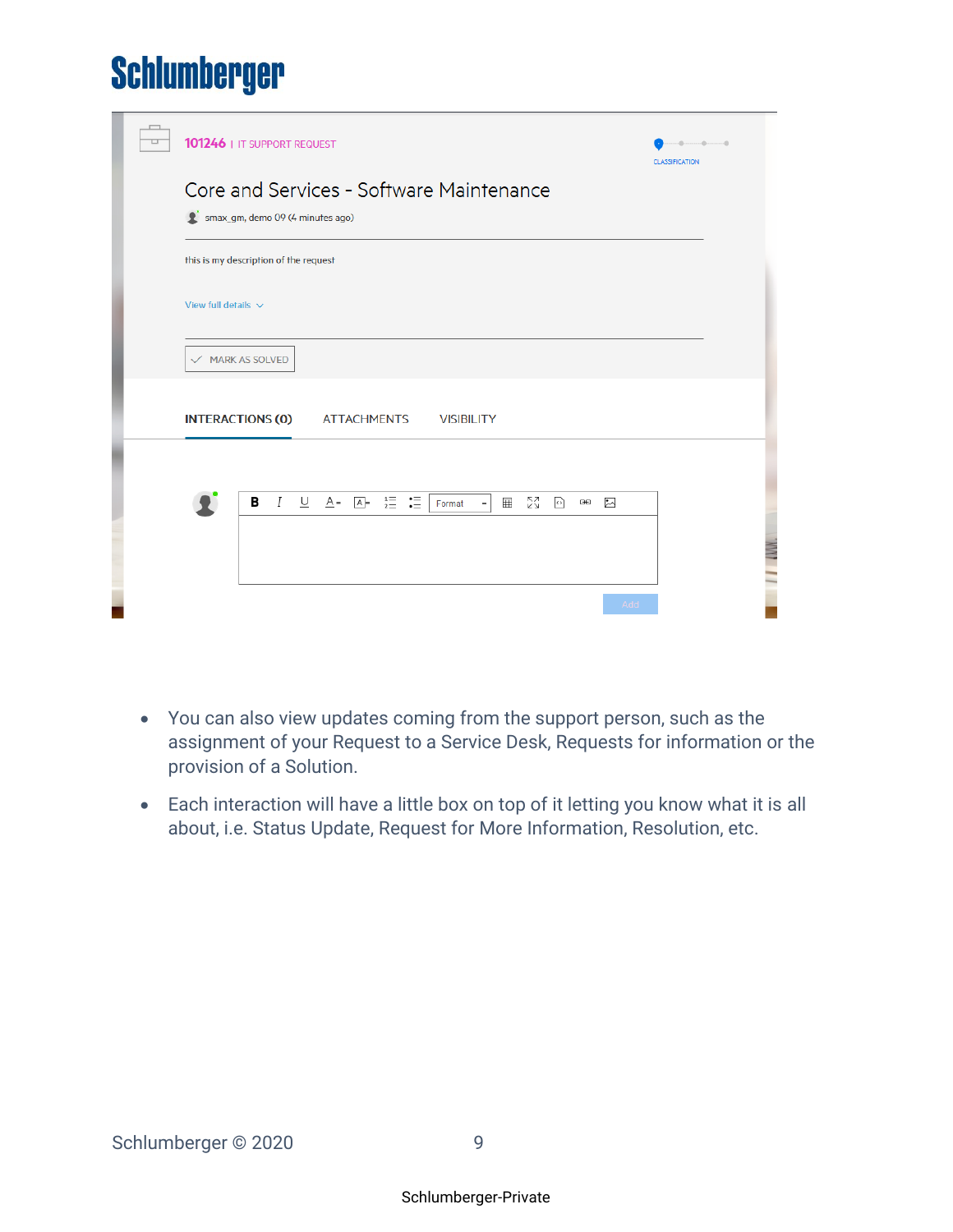

|      | Status update<br>₽                                                              |
|------|---------------------------------------------------------------------------------|
|      | Request has been assigned                                                       |
|      | 2 MINUTES AGO                                                                   |
|      |                                                                                 |
|      | 7 Request more information                                                      |
|      | Yadav, Lizette Apel                                                             |
|      | Hello Demo 09                                                                   |
|      | Here are a few questions from us at Support to help us find the right solution: |
| $1)$ |                                                                                 |
|      | $2)$                                                                            |
|      | Kind Regards,                                                                   |
|      | Support                                                                         |
|      |                                                                                 |
|      | A FEW SECONDS AGO                                                               |

#### How to communicate with CCC outside the Service Portal

- Reply to the email that you received from CCC with your specific request number. All the email exchanges are logged under Interactions section for a specific service request.
- Use CCC Phone system: Keep your Customer ID or Request number ready. If you cannot remember these details do not worry, just provide support with the email address you registered with.

#### <span id="page-10-0"></span>How to accept or reject solutions from support?

When a resolution has been provided by Support, you are given an opportunity to Accept or Reject the resolution.

You will receive an email notification that a resolution has been provided.

You can either view the resolution provided on the email body itself or login to CCC, go to *Interactions* section, look for Resolution.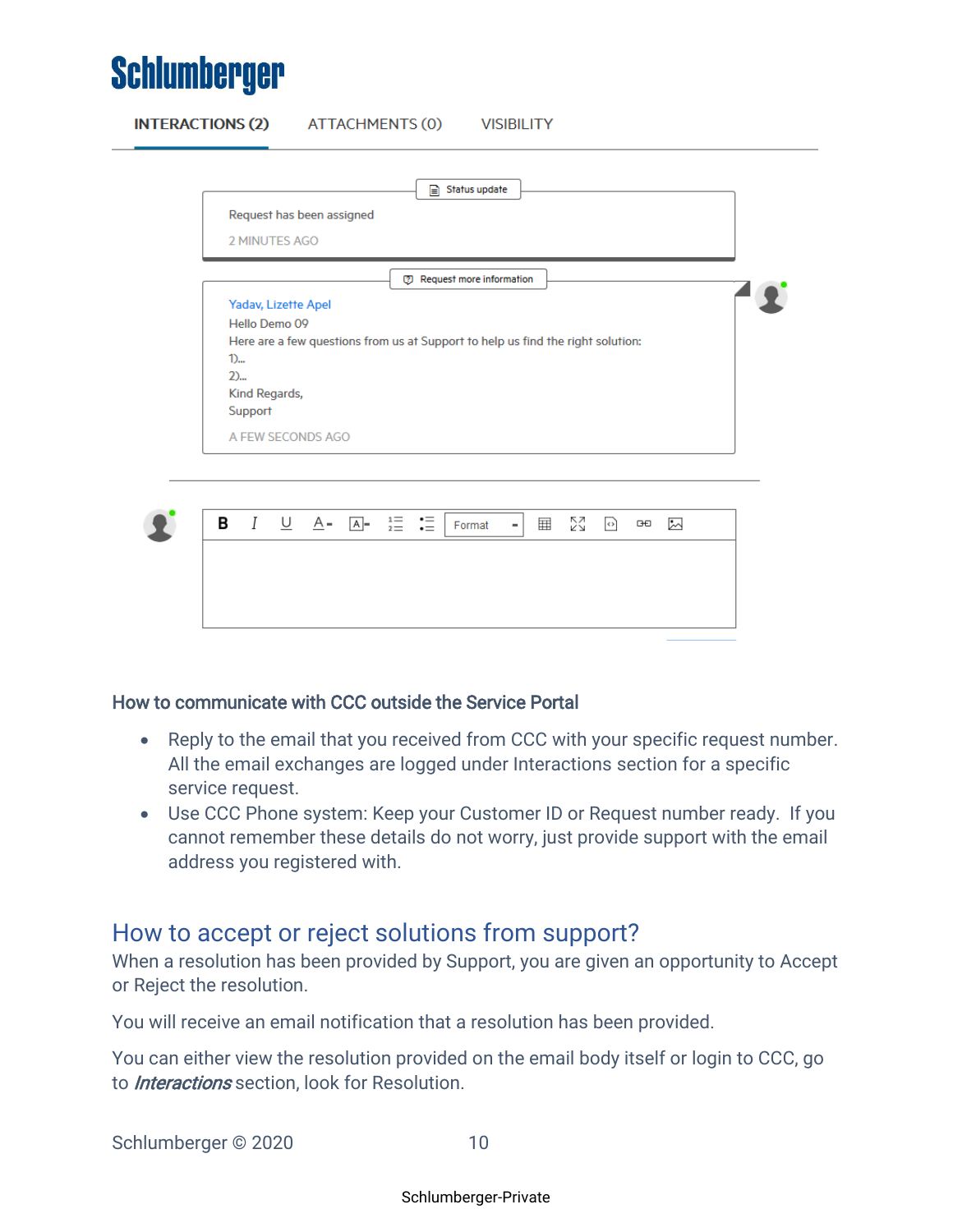The **Accept or Reject** button will be shown as a reminder in the top right corner. It will also be shown on the Service Request itself.



Open the Request from the reminders box; or from Your Requests option.



#### Click the request number.



With the Requests open, review the solution details from the Interactions.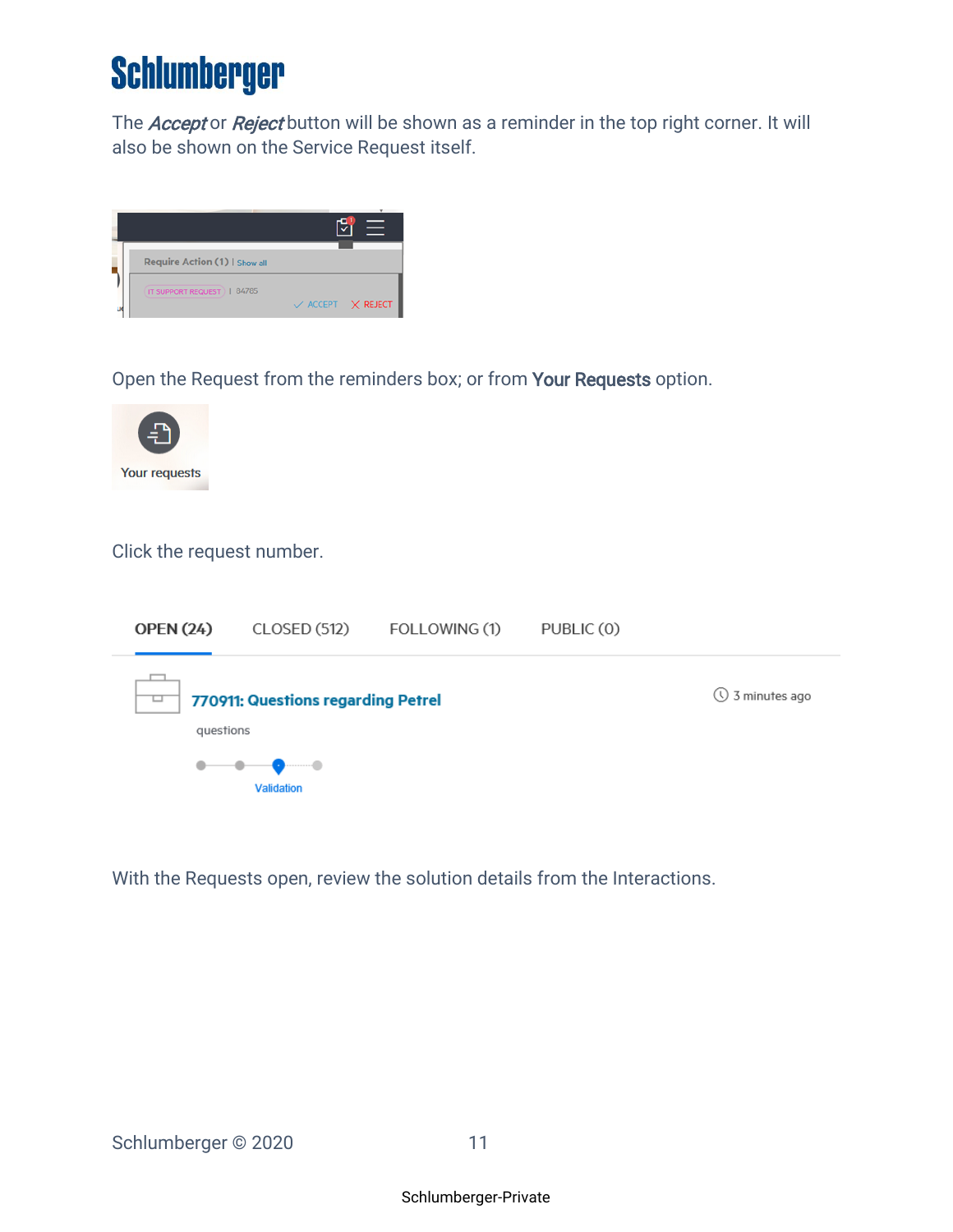|                           | Resolution<br>$\bullet$ |  |
|---------------------------|-------------------------|--|
| <b>Solution:</b>          |                         |  |
| Here is a solution        |                         |  |
| Please follow these steps |                         |  |
| 1<br>1                    |                         |  |
| 2                         |                         |  |
| Kind Regards,             |                         |  |
| Support                   |                         |  |
| A FEW SECONDS AGO         |                         |  |

#### If you are satisfied with the solution, click Accept



• Once you click Accept, the Request will be shown under the Closed tab. At this point in time, it can no longer be re-opened.

| This request is closed.                              |               |            |                               |
|------------------------------------------------------|---------------|------------|-------------------------------|
| <b>OPEN (23)</b><br><b>CLOSED (513)</b>              | FOLLOWING (1) | PUBLIC (0) |                               |
| 770911: Questions regarding Petrel<br>▭<br>questions |               |            | $\left(\right)$ 4 minutes ago |
| Done                                                 |               |            |                               |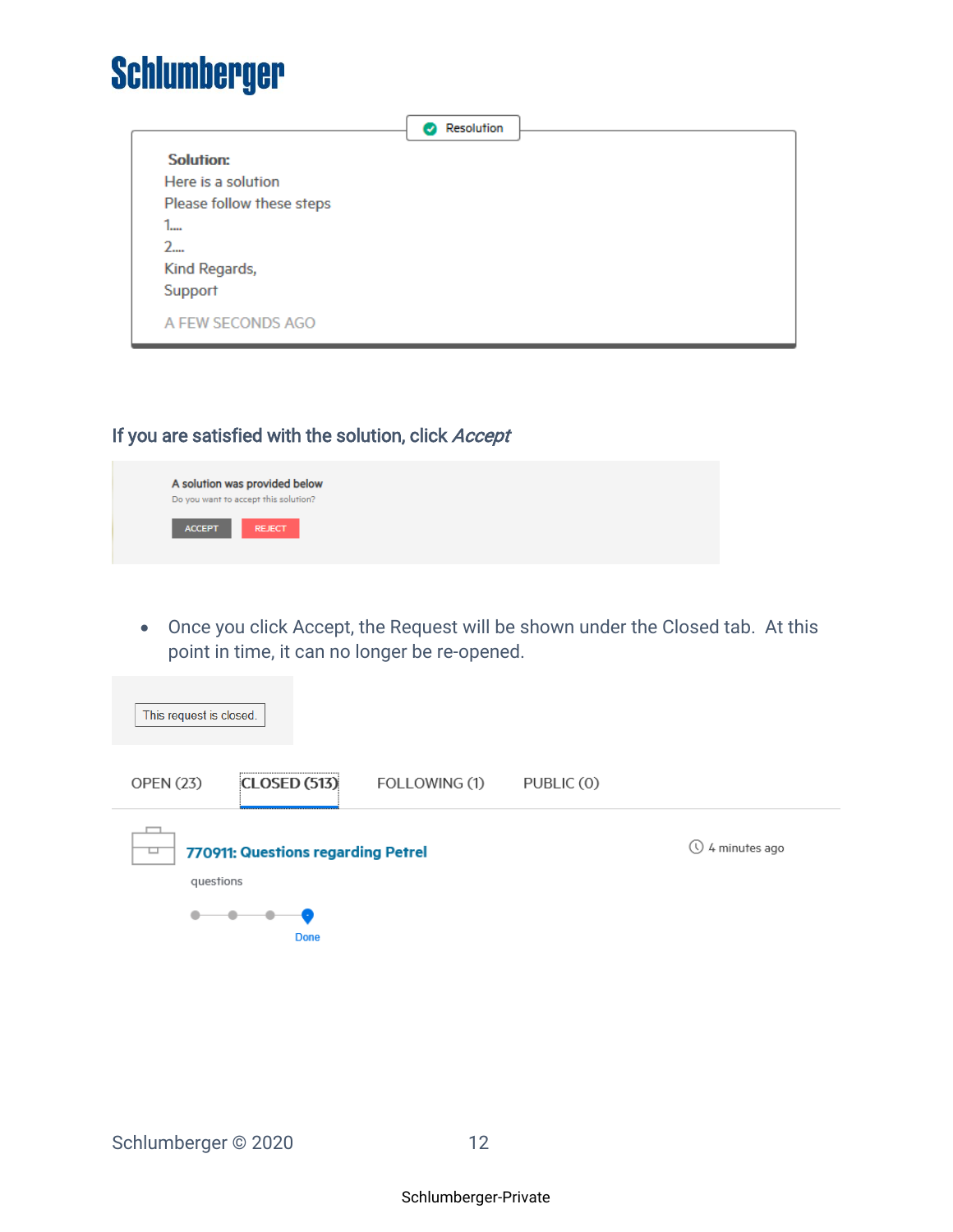#### If the provided solution does not meet your expectations, click Reject

• Add some information in the interactions box describing how the solution did not resolve your Request.



• We will now work to provide you with a new solution as soon as possible.

Please note that Requests that are not accepted/rejected by you will be auto-closed by CCC after 3 days.

### <span id="page-13-0"></span>How to close an obsolete Request?

If you have found a solution yourself, or raised a Request by error, you can close the Request in the Service Portal.

1. Open the Request from Your Requests



With the request opened:

2. Optional: Enter information in the interactions box and click add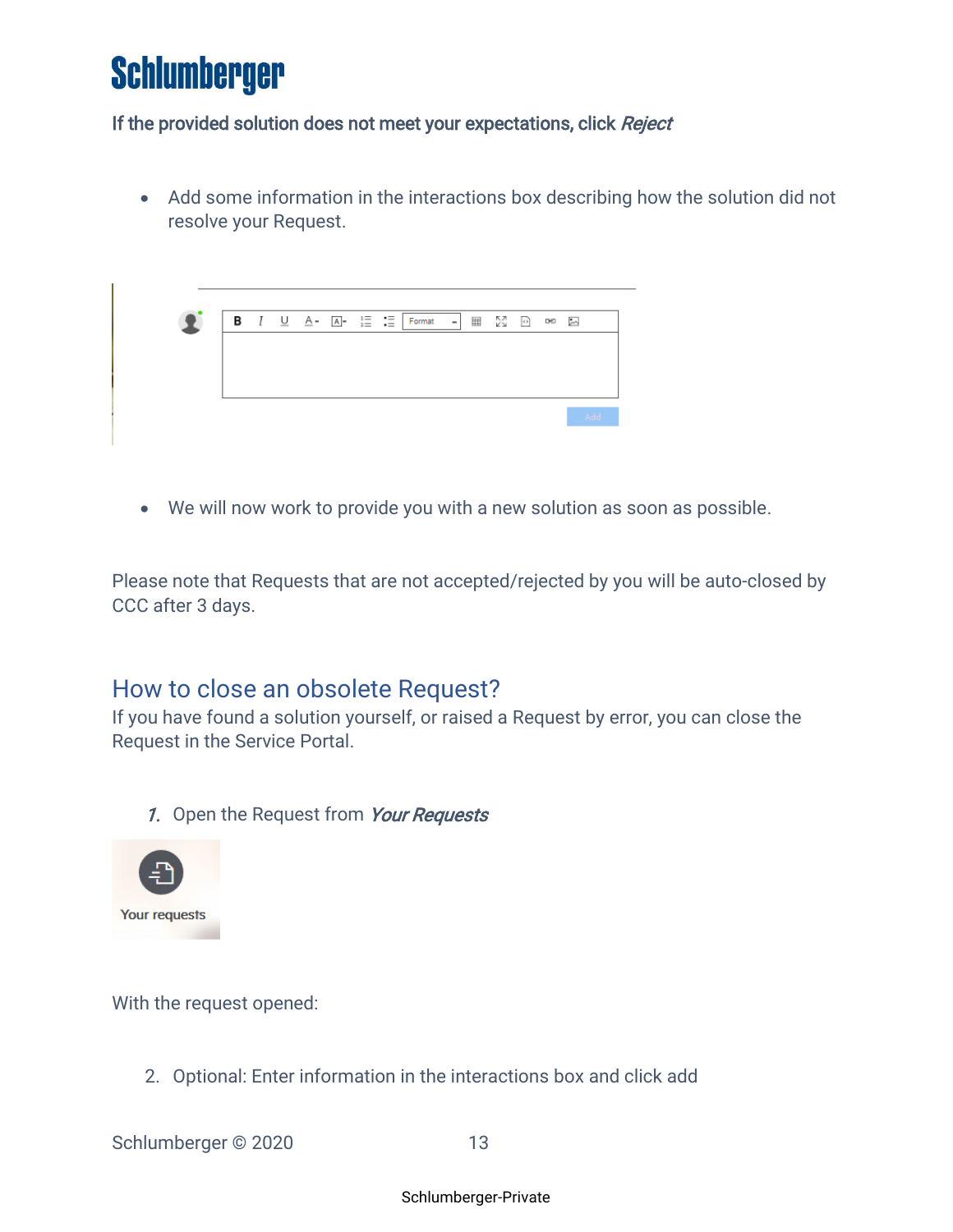

| I am closing this because |  |
|---------------------------|--|
|                           |  |
|                           |  |
|                           |  |
|                           |  |
|                           |  |
|                           |  |

3. Click Mark as Solved

4. The request will show as *Closed* and can be found under your list of Closed Requests.

| This request is closed. |
|-------------------------|

Alternatively, respond to the email notification received from CCC on that specific Request so we can close the service request on your behalf.

### <span id="page-14-0"></span>If we do not hear from you

If we have asked you for more information, but do not hear from you, CCC will automatically remind you after 3 days. If we do not hear from you within 15 days, CCC will automatically close your Request.

You will see "Request more information" under Interactions section if a service request is pending for more information from you to proceed with further troubleshooting and investigation.

**7** Request more information